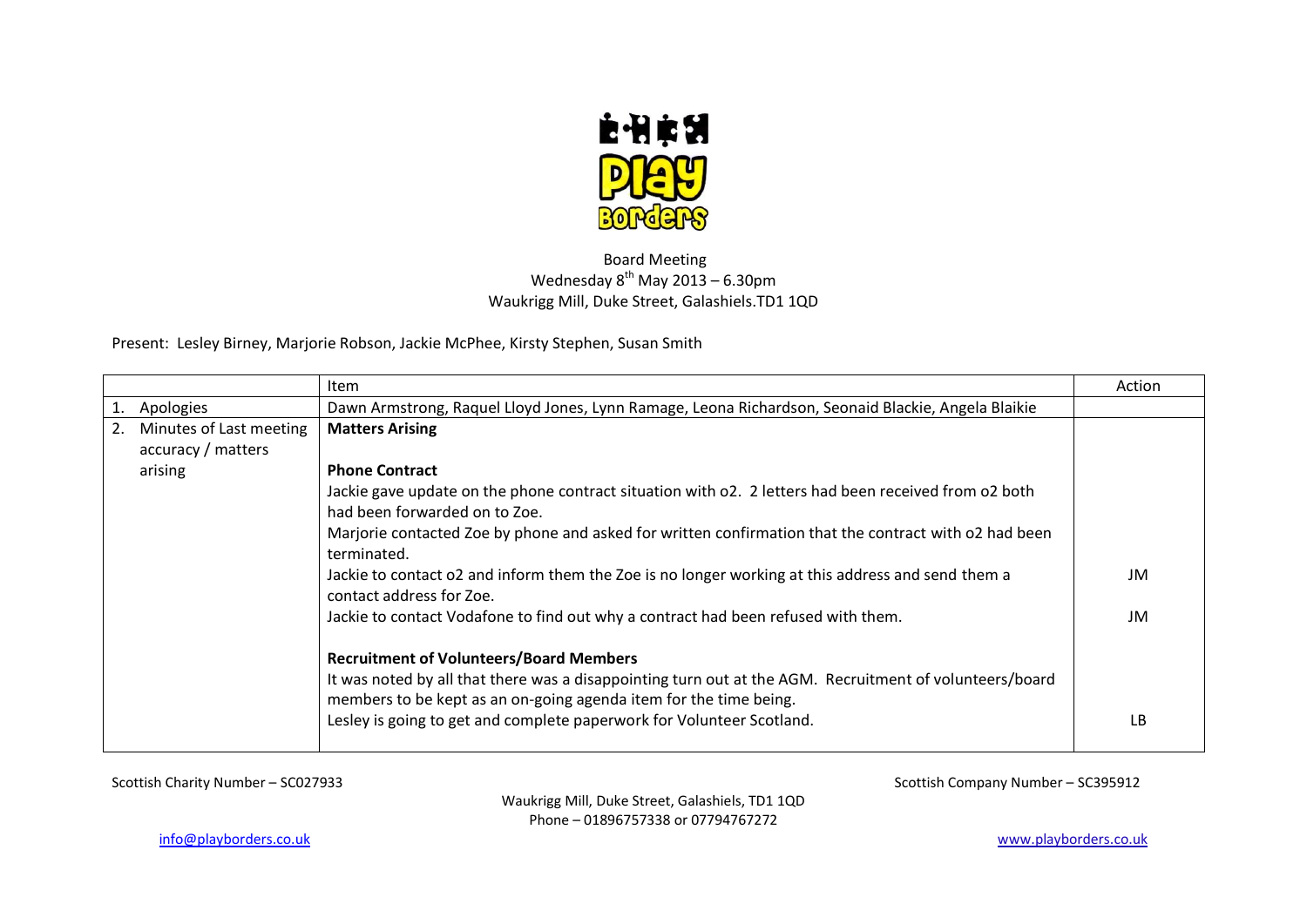|                             | <b>Policies</b>                                                                                                |            |
|-----------------------------|----------------------------------------------------------------------------------------------------------------|------------|
|                             | Signed off. A list of new policies has been made that need developed.                                          | <b>ALL</b> |
|                             |                                                                                                                |            |
|                             | <b>Health and Safety</b>                                                                                       |            |
|                             | Susan is going to send Jackie contact details of the landlord.                                                 | <b>SS</b>  |
|                             | Jackie to contact landlord and inform him of the damp on wall, crack in plaster and approval to get hard       | JM         |
|                             | wired smoke detectors and co2 detectors fitted.                                                                |            |
|                             | <b>Leaflet</b>                                                                                                 |            |
|                             | Jackie to contact Leona to find out progress on leaflet.                                                       | JM/Leona   |
|                             |                                                                                                                |            |
|                             |                                                                                                                |            |
| 3.                          | <b>Office Bearers</b>                                                                                          |            |
|                             |                                                                                                                |            |
|                             | <b>Chairperson - Lesley Birney</b>                                                                             |            |
|                             | Vice Chairperson - Kirsty Stephen                                                                              |            |
|                             | Treasurer - Marjorie Robson                                                                                    |            |
|                             | Secretary - To be appointed (please see below)                                                                 |            |
|                             | Jackie Supervisor - Kirsty Stephen                                                                             |            |
|                             | It was agreed that Gall Robertson will submit report to OSCR and Companies House.                              |            |
|                             | The role of the secretary would be to ensure OSCR and Companies House has up to date information on            |            |
|                             | <b>Board Members.</b>                                                                                          |            |
|                             | Susan will email Jackie a copy of director forms.                                                              | <b>SS</b>  |
|                             | Jackie will email directors form to Seonaid and Angela to complete before our next meeting.                    | JM/SB+AB   |
| <b>Finance Report</b><br>4. | <b>Finance Update</b>                                                                                          |            |
|                             | Finance matters discussed                                                                                      |            |
|                             |                                                                                                                | <b>MR</b>  |
|                             | Marjorie is going to pass over accounts for April 2012 - March 2013 to Gall Robertson in May 2013.             |            |
|                             | Marjorie is going to contact Gall Robertson to find out how frequently CHA1 form needs to be done for<br>HMRC. | <b>MR</b>  |
|                             | Jackie to send Marjorie a spread sheet with Disclosure information and organisation requesting                 | JM         |

Waukrigg Mill, Duke Street, Galashiels, TD1 1QD Phone – 01896757338 or 07794767272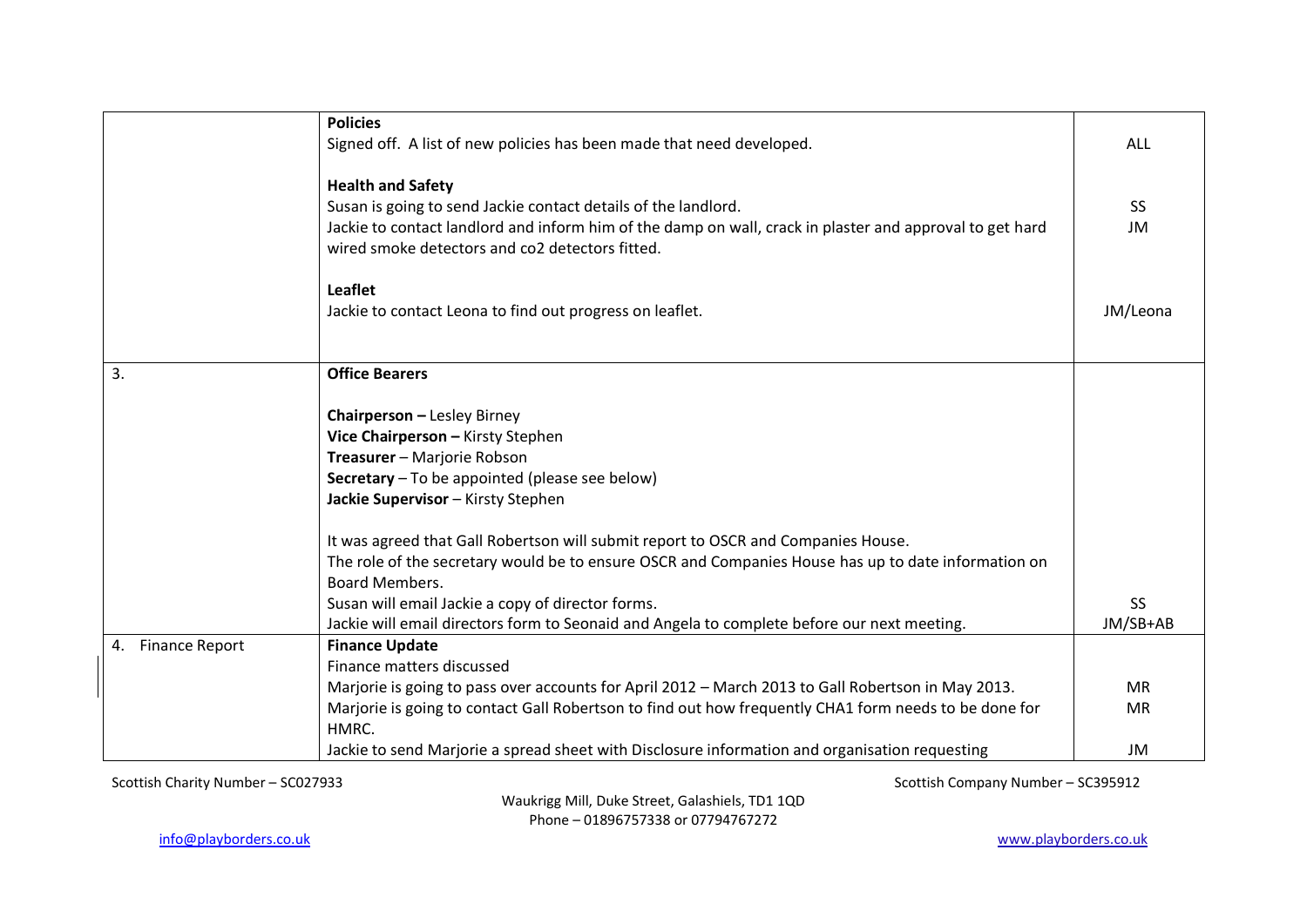|                                   | disclosures.<br>It was agreed that organisations would be given one months' notice on payment of PVG before a<br>reminder will get sent out.<br>Marjorie is going to contact SBC requesting a copy of Play Borders Service Level Agreement.<br>If board members have purchased items for Play Borders this information should be wrote on an<br>expenses sheet with receipt attached so they can get refunded. | <b>MR</b><br><b>ALL</b> |
|-----------------------------------|----------------------------------------------------------------------------------------------------------------------------------------------------------------------------------------------------------------------------------------------------------------------------------------------------------------------------------------------------------------------------------------------------------------|-------------------------|
| 5.<br><b>Administrator Report</b> | In future report will get emailed to board members prior to the meeting along with the agenda.<br>Jackie discussed the report.                                                                                                                                                                                                                                                                                 | JM                      |
|                                   | Handyman coming on Monday 13 <sup>th</sup> May to build shelves and put up paper towel dispensers.                                                                                                                                                                                                                                                                                                             |                         |
|                                   | Jackie to contact scrap store to see if they would like our old wooden shelves.                                                                                                                                                                                                                                                                                                                                | JM                      |
|                                   | Jackie to find out if we can purchase spare wheels for sit on toys.                                                                                                                                                                                                                                                                                                                                            | JM                      |
|                                   | <b>Future networking session</b><br>September - It was agreed it is too late to do the "Old School Games" workshop prior to the summer<br>holidays and may be best to wait till September.<br>October - Floorbooks                                                                                                                                                                                             |                         |
|                                   | <b>Summer Holidays</b><br>Lesley suggested Play Borders running a "Old School Games Workshop" across the Borders over the<br>Summer Holidays. All present agreed this was a good idea.                                                                                                                                                                                                                         |                         |
|                                   | Potential settings that maybe interested in co-facilitating the sessions                                                                                                                                                                                                                                                                                                                                       |                         |
|                                   | Peebles - First Nursery (possibly based at the Gytes)<br><b>Duns-Allsorts</b><br>Kelso - Castlegate<br>Hawick - Fairplay                                                                                                                                                                                                                                                                                       |                         |
|                                   | Galashiels - Limelight                                                                                                                                                                                                                                                                                                                                                                                         |                         |

Waukrigg Mill, Duke Street, Galashiels, TD1 1QD Phone – 01896757338 or 07794767272

[info@playborders.co.uk](mailto:info@playborders.co.uk) www.playborders.co.uk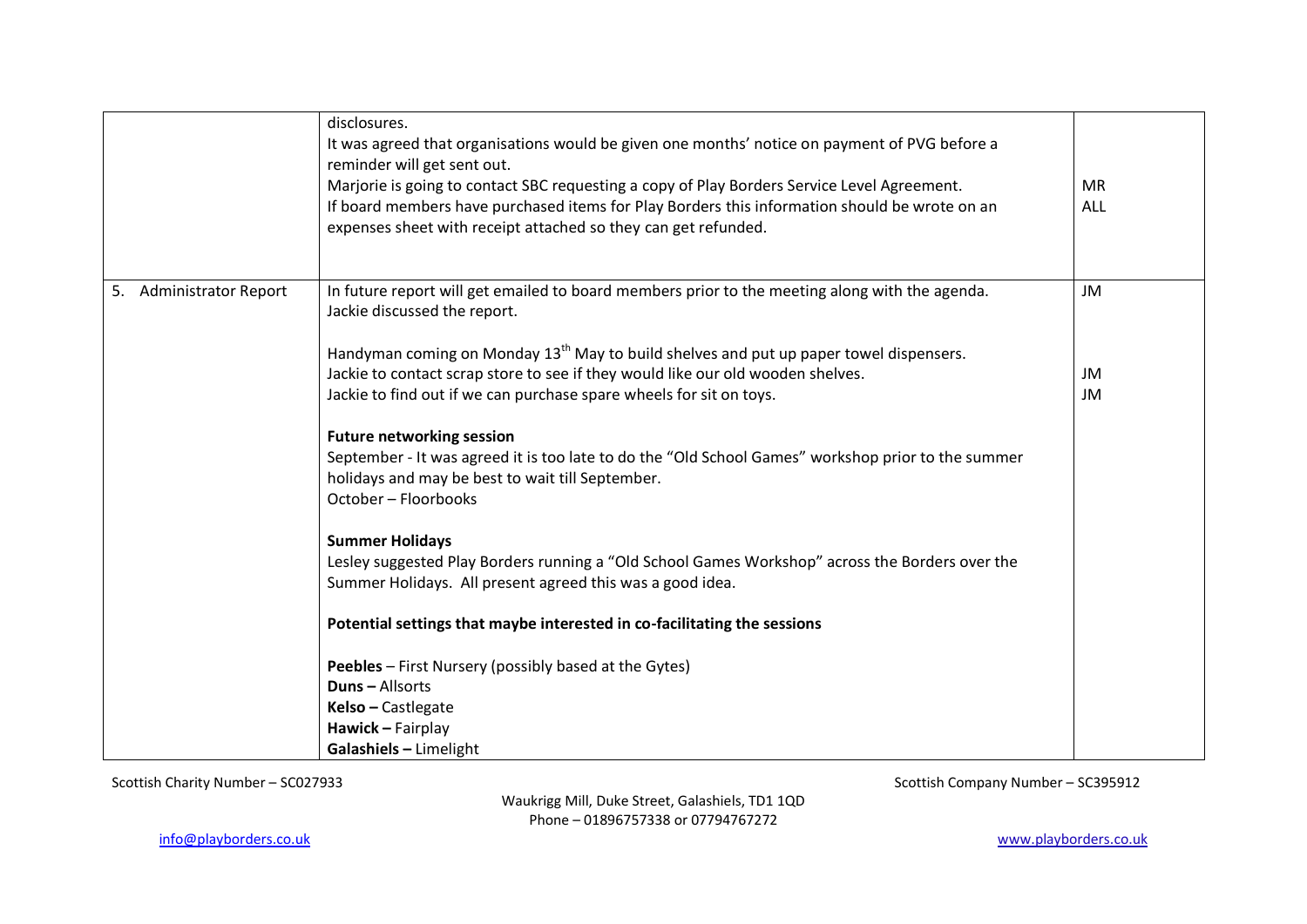|    |                                                             | Susan is going to emails the above settings to find out interest in the workshop.                                                                                                                                                                                                                           | <b>SS</b> |
|----|-------------------------------------------------------------|-------------------------------------------------------------------------------------------------------------------------------------------------------------------------------------------------------------------------------------------------------------------------------------------------------------|-----------|
|    |                                                             | It was agreed 30 children max.<br>Aged $-3+$                                                                                                                                                                                                                                                                |           |
|    |                                                             | 2 members of Play Borders staff present<br>Take toys along for younger children/children wanting to sit out of a game.                                                                                                                                                                                      |           |
| 6. | Website                                                     | Ongoing<br>A list has been created of things that need updated on the website. Jackie is working through the list.<br>If Jackie has any problems with the website she is to talk to Kirsty                                                                                                                  | JM        |
|    | 7. Promotion                                                | Promotion<br>Leona working on leaflet<br>Susan can email information that we want to distribute through the SBC system<br>Raquel can distribute information to Childminders                                                                                                                                 | Leona     |
|    |                                                             | Susan will send out copy of PDF Toy Library Catalogue.<br>It was discussed and highlighted the importance of Play Borders having links with organisations out with<br>the Borders. It was agreed that it would be beneficial to have a Play Borders representative to attend<br>Conferences where possible. | SS        |
|    | 8. PQASSO                                                   | On going<br>Agreed it may be beneficial if individuals worked on specific sections. - This can't get done until a skills<br>list has been created.<br>No date has been set for next PQASSO meeting, this will get discussed at next board meeting in June.                                                  |           |
| 9. | <b>Board Members</b><br>update/report on other<br>Meetings. | Training and Quality Assurance - April 2013<br>CEYPT attended the meeting for the first time.<br>Training calendar coming out soon                                                                                                                                                                          |           |

Waukrigg Mill, Duke Street, Galashiels, TD1 1QD Phone – 01896757338 or 07794767272

[info@playborders.co.uk](mailto:info@playborders.co.uk) www.playborders.co.uk